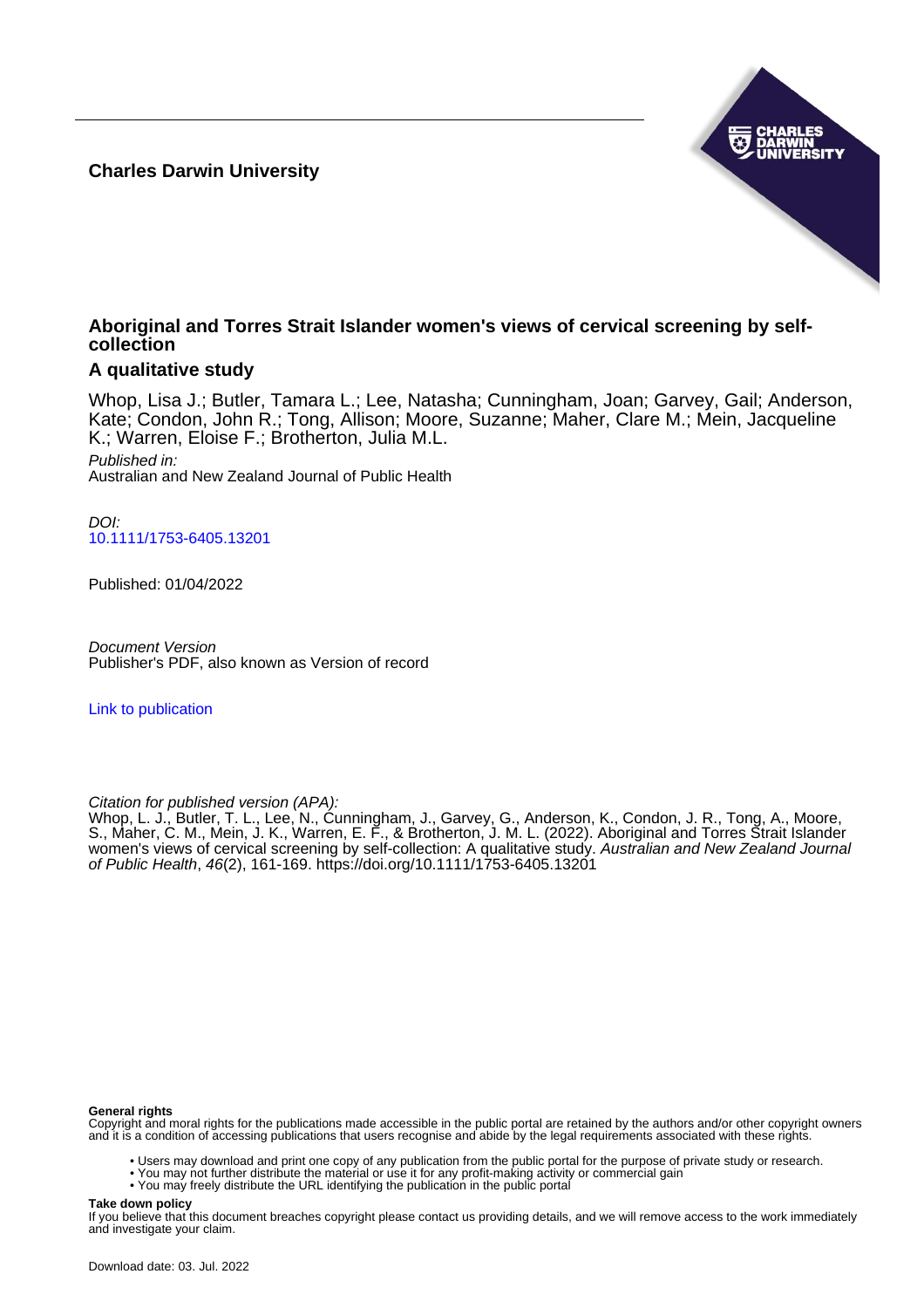# **Aboriginal and Torres Strait Islander women's views of cervical screening by self-collection: a qualitative study**

Lisa J. Whop,<sup>1,2</sup> Tamara L. Butler,<sup>2,3</sup> Natasha Lee,<sup>2,3</sup> Joan Cunningham,<sup>2</sup> Gail Garvey,<sup>2,3</sup> Kate Anderson,<sup>2,3</sup> John R. Condon,<sup>2</sup> Allison Tong,<sup>4</sup> Suzanne Moore,<sup>2,5</sup> Clare M. Maher,<sup>6</sup> Jacqueline K. Mein,<sup>7</sup> Eloise F. Warren,<sup>8</sup> Julia M.L. Brotherton<sup>9,10</sup>

ncidence and mortality rates from cervic<br>cancer are two and four times higher,<br>respectively, for Aboriginal and Torres<br>Strait Islander women compared with nonncidence and mortality rates from cervical cancer are two and four times higher, respectively, for Aboriginal and Torres Indigenous women, despite a nationally organised cervical screening program that was introduced in 1991.<sup>1</sup> National screening participation data are not available from the National Cervical Screening Program (NCSP) for Aboriginal and Torres Strait Islander women, but estimates from Queensland, New South Wales and the Northern Territory range between 33.5% and 42.2% of eligible women, much lower than their non-Indigenous counterparts (55.7–59.1%).<sup>2-5</sup> The disparity in participation rates, and consequent cervical cancer outcomes, indicates that the NCSP does not meet the needs of all Australian women.

Several barriers to cervical screening exist for Aboriginal and Torres Strait Islander women (similar to other Indigenous populations), which span across knowledge of cervical screening (e.g. benefits, screening process, etc) information and beliefs, access to services and health provider of choice, data and systems, and colonial legacies.<sup>6</sup> Cervical screening is often viewed as Women's Business by Aboriginal and Torres Strait

#### **Abstract**

**Objective**: This study aimed to describe Aboriginal and Torres Strait Islander women's views of self-collection introduced in the renewed National Cervical Screening Program.

**Methods**: A total of 79 Aboriginal and/or Torres Strait Islander women (50 screened in previous five years, 29 under-screened) from five clinics across three Australian states/territories participated. Topics discussed were perceptions of self-collection, the instruction card and suggestions for implementing self-collection. We employed yarning (a qualitative method), which established relationships and trust between participants and researchers to facilitate culturally safe conversations. Transcripts were analysed thematically.

**Results**: Most women were unaware of self-collection before the yarn but found it to be an acceptable way to participate in cervical screening. Women perceived self-collection would be convenient, provide a sense of control over the screening experience, and maintain privacy and comfort. The instructions were perceived to be simple and easy to follow. Women had concerns about collecting the sample correctly and the accuracy of the sample (compared to cliniciancollected samples).

**Conclusions**: Self-collection is acceptable to Aboriginal and Torres Strait Islander women.

**Implications for public health**: Given the inequitable burden of cervical cancer experienced by Aboriginal and Torres Strait Islander women, self-collection is likely to significantly improve participation and ultimately improve cervical cancer outcomes.

**Key words**: cervical cancer, cervical screening, self-collection, Aboriginal and Torres Strait Islander women, Aboriginal and Torres Strait Islander health

Islander women; therefore, limited access to female healthcare providers to perform screening creates a barrier for women, as does shame, fear, embarrassment, pain and invasion of privacy that Aboriginal and Torres Strait Islander women can experience

with cervical screening.<sup>6-10</sup> For Aboriginal and Torres Strait Islander communities, the term *shame* has a particular meaning, which is distinct from Western conceptions of the emotion. Shame may be experienced when a person behaves in a way that

*1. National Centre for Epidemiology and Population Health, Australian National University, Australian Capital Territory* 

*2. Wellbeing and Preventable Chronic Diseases Division, Menzies School of Health Research, Charles Darwin University, Northern Territory*

- *3. School of Public Health, University of Queensland, Queensland*
- *4. Sydney School of Public Health, The University of Sydney, New South Wales*

*5. Molly Wardaguga Research Centre, College of Nursing and Midwifery, Charles Darwin University, Northern Territory*

*6. Southern Queensland Centre of Excellence in Aboriginal and Torres Strait Islander Primary Health Care, Queensland* 

*7. Tropical Public Health Services Cairns, Cairns and Hinterland Hospital Health Service, Queensland Health, Queensland*

- *8. Yerin Eleanor Duncan Aboriginal Health Centre, New South Wales*
- *9. VCS Population Health, VCS Foundation, Victoria*

*10. Melbourne School of Population and Global Health, University of Melbourne, Victoria*

**Correspondence to:** A/Prof Lisa Whop, National Centre for Epidemiology and Population Health, Australian National University, Australian Capital Territory, Canberra. e-mail: lisa.whop@anu.edu.au

Submitted: August 2021; Revision requested: November 2021; Accepted: November 2021

The authors have stated they have no conflicts of interest.

This is an open access article under the terms of the Creative Commons Attribution-NonCommercial-NoDerivs License, which permits use and distribution in any medium, provided the original work is properly cited, the use is non-commercial and no modifications or adaptations are made.

*Aust NZ J Public Health.* 2022; 46:161-9; doi: 10.1111/1753-6405.13201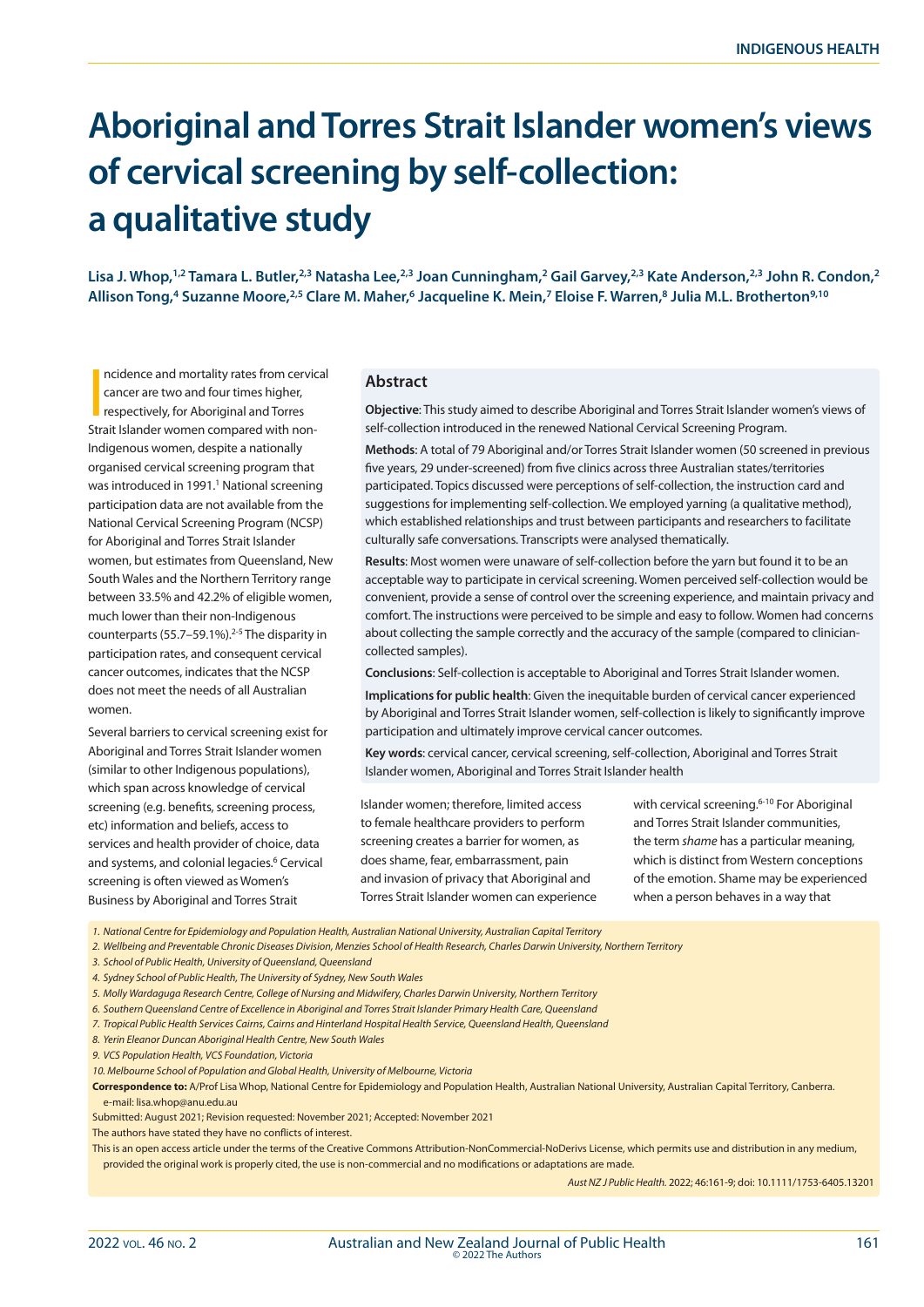violates collectivist, cultural or spiritual norms or is singled out – either positively or negatively.11 Cervical screening is seen as Women's Business and a private and intimate procedure, causing feelings of shame among some women. These aforementioned barriers coupled with distrust of institutions caused by a colonial legacy of intergenerational trauma and experiences of racism in healthcare settings,6,7,9,12 require an urgent rethinking of strategies to improve safety and comfort in Aboriginal and Torres Strait Islander women's experiences of cervical screening.

In December 2017, Australia's NCSP underwent a renewal based on advances in scientific knowledge and technology. The key changes were moving from a two-yearly Papanicolaou test for women aged 18 to 69 to a five-yearly human papillomavirus (HPV) test for women aged 25 to 74, with subsequent reflex cytology of specimens that are HPVpositive.13,14 A highly anticipated innovation was the introduction of a self-collection option (collection of the screening specimen using a vaginal swab taken by the woman herself) for women aged 30 years or older, who are under- or never-screened (more than two years overdue or never screened at all) and who have declined clinician-collected screening.<sup>15</sup> However, this was delayed in implementation due to unanticipated additional accreditation procedures to be completed by laboratories processing samples.<sup>16</sup> A significant barrier to screening for some under-screened women is the embarrassment and anxiety associated with a vaginal examination by a clinician, 17 however, evidence demonstrated that self-collection may reduce these barriers.18 Improving screening in under-screened women is critical, as 80% of women who are diagnosed with cervical cancer are overdue for screening or have never been screened.19,20

Self-collection may provide a mechanism to overcome some barriers to participation in cervical screening while enhancing women's sense of control and empowerment.<sup>21</sup> While a growing body of research suggests that Aboriginal and Torres Strait Islander women find self-collection to be acceptable in research study settings,<sup>22-24</sup> self-collection has largely been underutilised in Australia.<sup>25</sup>

A comprehensive understanding of the views of Aboriginal and Torres Strait Islander women regarding self-collection is needed to build and implement models that can support and maximise the uptake and benefit of self-collection. This study aimed to explore the perspectives of Aboriginal and Torres Strait Islander women in relation to self-collection, including the benefits and their concerns, their views on the process and the instructions, and how they felt the selfcollection process could be improved.

# **Methods**

The data reported here are from a larger study entitled Screening Matters: Aboriginal and Torres Strait Islander women's attitudes and perspectives on participation in cervical screening. The methods and study design have been described in detail elsewhere.<sup>7,26</sup> In brief, the study was conceptualised, led and conducted by Aboriginal and Torres Strait Islander women (Author 1, Author 2, Author 5). We included both screened and under- or never-screened women who were recruited from five Aboriginal and Torres Strait Islander Primary Health Care Centres (PHCC) across three Australian states/territories. Women were eligible to participate in the study if they identified as Aboriginal and/or Torres Strait Islander and were between 25 and 74 years old. Women who had a hysterectomy were excluded from the analysis.

Data reported in this paper were from all 79 eligible women who participated in the study, consisting of 50 women who had screened within the last five years, and 29 women who were classified as under-screened (either never screened, had not screened in the previous five years, or had recently screened in the past three months after an interval longer than 5 years).

#### *Data collection*

Women provided informed consent to participate in the study, completed a short demographic and health survey, then yarned with the researcher, usually individually or in a group of two. Yarning, an Indigenous research methodology and cultural form of conversation, allowed for the researcher and participant to establish a relationship built on trust and accountability, and together cover topics of interest in a relaxed and culturally safe environment. Yarning allowed the Aboriginal and Torres Strait Islander person participating in the research to speak freely and openly about their experiences.<sup>27</sup> Yarns were either audio-recorded with participants' consent or the researcher took detailed notes, and they followed a semi-structured question guide with two sections. The first section of the yarn focused on women's views toward

cervical screening (data reported elsewhere<sup>7</sup>). The second section, which is the focus of the current analysis, explored women's perceptions of the self-collection process and the instruction card, accompanied by visual inspection of the flocked swab and instructions used for self-collection (Figure 1). The instructions were provided by VCS Pathology, a not-for-profit public laboratory and the only laboratory accredited at the time to process self-collected specimens under the NCSP. The instructions were the standard instruction card with minor adaptations made during a Victorian pilot study of self-collection involving an Aboriginal Health Service.<sup>23</sup> The current version of the self-collection instruction card is available online.<sup>28</sup>

Yarns with the participants were prefaced by a short description of the change to the NCSP including the introduction of the option of self-collection. At the time of the interviews (conducted between April and November 2018), the evidence suggested that selfcollection had slightly lower sensitivity and specificity than a clinician-collected sample<sup>29</sup> and it was described in the interviews "… as slightly less good than if a healthcare provider did the collection". (In December 2018, a meta-analysis of previous studies found that self-collection was as reliable as a cliniciancollected test, as long as a PCR-based test is used.) The instruction card and flocked swab were shown to women, followed by questions regarding women's perceptions of the instruction card, perceptions of selfcollection, and preferences for how selfcollection could be implemented (see Box 1 for an extract of the yarning guide relevant to the current analysis). All participants were provided with a gift voucher to reimburse them for their time and thank them for their valuable contribution.

As part of our responsibility to communities and research participants to provide accurate health promotion information, it was essential to discuss any misunderstandings and answer questions about the instructions and self-collection during the interview.30 Consequently, women co-created meaning and comprehension of the instructions with the researcher as the yarn progressed.

#### *Data analysis*

Yarns were transcribed and imported into NVivo (QSR International Pty Ltd, version  $11^{31}$ ) and analysed using thematic analysis.<sup>32</sup> Aboriginal and Torres Strait Islander women researchers conducted the analysis. Author 2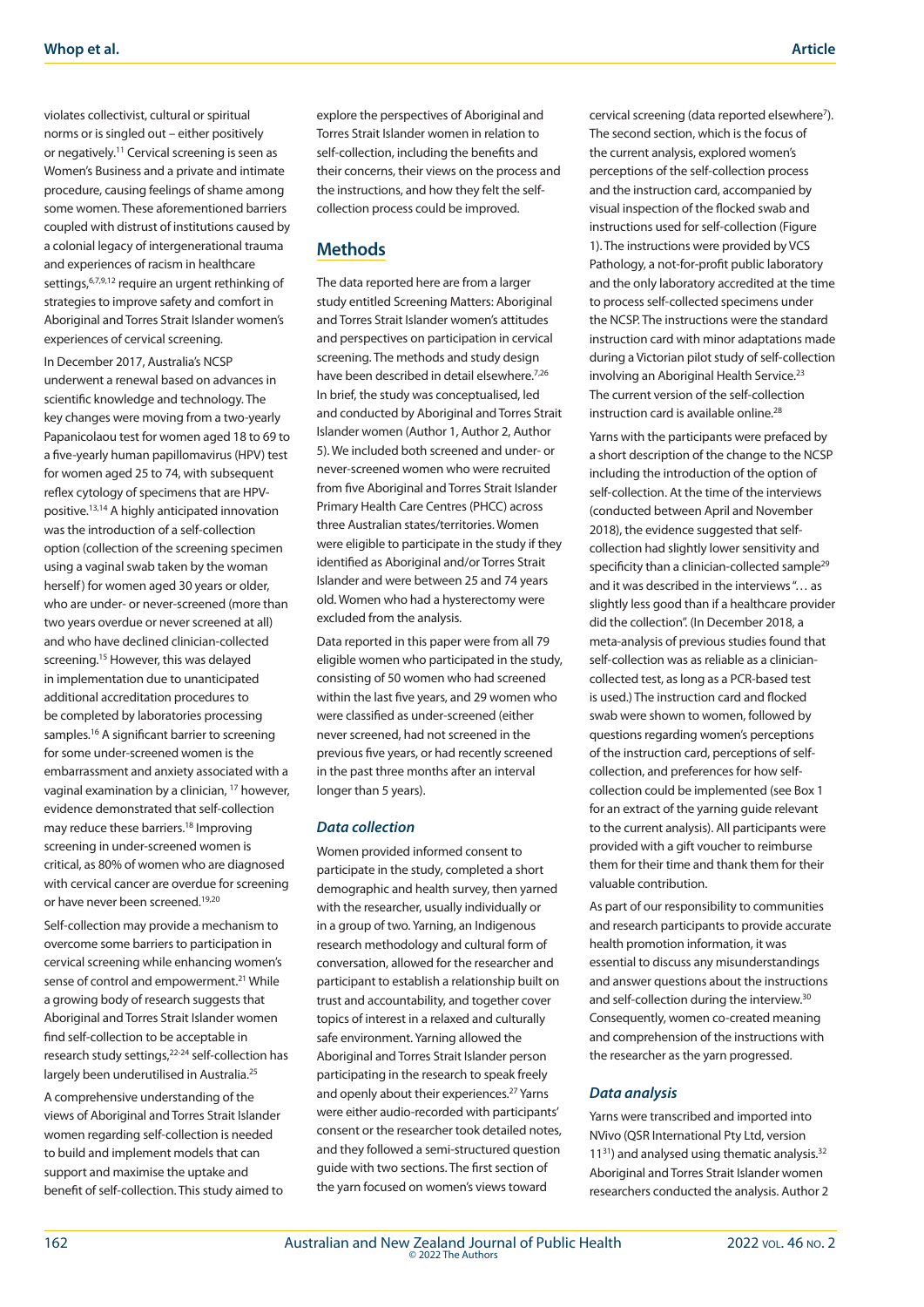developed a list of initial codes, then LJW, TLB and NL trialled the codes on three transcripts, meeting to compare the application of coding and clarify node definitions. A codebook was developed. This process was repeated on one further transcript and consensus on the coding application was achieved. TLB and NL then independently coded all remaining transcripts, meeting occasionally to discuss emerging patterns and confirm the application of codes. Both authors independently summarised all codes. LJW and TLB synthesised and organised thematic findings. The 2016 Australian Statistical Geography Standard was used to convert participant residential postcodes to three Remoteness Areas: major city, regional and remote.

#### *Ethics approval*

Ethics approval for this research was obtained from the Aboriginal Health and Medical Research Council of New South Wales (AH&MRC) Ethics Committee (1341/17), Central Australian Human Research Ethics Committee (CAHREC, CA-18-3113), Far North Queensland Human Research Ethics Committee (FNQ HREC, HREC/18/QCH/41- 1218), Human Research Ethics Committee of the Northern Territory Department of Health and Menzies School of Health Research (2017–2993) and Metro South Human Research Ethics Committee (MSHREC, HREC/18/QPAH/52).

#### **Box 1: Yarning guide.**

- Q1. This is a guide to help women do a self-test. Do you think this guide does a good job of showing you how to do the self-test?
- Q2. Sometimes these pictures can be hard to understand. Are these pictures clear enough to follow what you would have to do?
- Q3. Would anything help to make understanding this guide clearer?
- Q4. Are there any parts of the pictures that women might not understand?
- Q5. Are there any parts of the pictures that women might not feel comfortable to look at?
- Q6. What do you think about this self-test?
- Q7. Underscreened women: Would you be more likely to screen if you could do it yourself? OR
- Screened women: Would you prefer to have a screen test if you could do it yourself?
- Q8. If yes, would you prefer to do this test at home or in the clinic?
- Q9. What information would help you decide whether you wanted to do a self-test?
- Q10. What might help you feel comfortable doing a screen test yourself?
- Q11. Does anything about a self-test worry you?

# **Results**

Characteristics of the 79 Aboriginal and Torres Strait Islander women who participated in the Screening Matters study are reported in Table 1. Most women identified as Aboriginal (88.6%), had children (79.7%), and lived in major cities (65.8%), followed by regional cities (17.7%). Age distribution was relatively even. Twenty-four per cent were employed at a PHCC.

The qualitative analysis identified five themes: 1) self-collection is acceptable; 2) benefits of self-collection; 3) reasons for uncertainty about self-collection; 4) perceptions of instructions; and 5) suggestions for improving the process of self-collection. These are discussed below.

## *Self-collection is acceptable*

• Look at the swab and<br>note the red mark closest<br>to the tip.

Women generally thought self-collection was acceptable and could overcome some of the barriers relating to clinician-collected cervical screening. When asked if they would screen using the self-collection option, both screened and under-screened women indicated that it was a positive alternative to clinician-collected samples, as reflected in a resounding "hell yeah" (P66) from one participant. Many women would try self-collection if it was offered to them and would feel comfortable collecting the sample themselves. Most under-screened women said they would try self-collection. Of those women who indicated they would not try self-collection, many self-reported that they regularly participated in screening via a clinician-collected sample.

Regardless of their opinion on whether they would try self-collection themselves, many women supported the idea of self-collection in general, emphasising that simply having two options and the ability to choose was a positive feature of the renewed program and may increase uptake of screening. Some women said that simply "just being offered it"(P16) or "knowing it's out there"(P17) as





easier to use your other<br>hand to hold the skin of vour vagins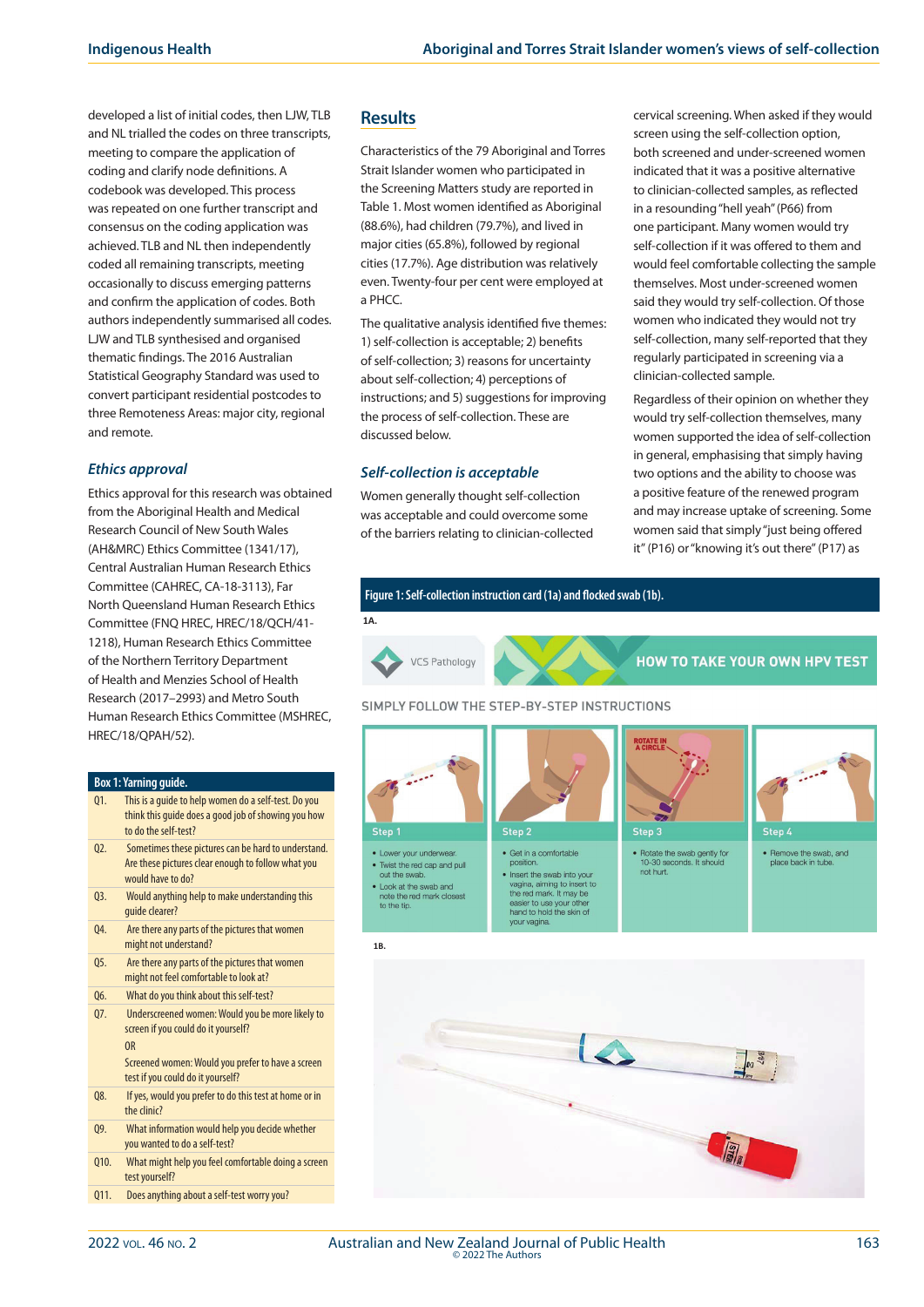| Table 1: Participant characteristics. <sup>a</sup>                   |                               |             |
|----------------------------------------------------------------------|-------------------------------|-------------|
|                                                                      | <b>Number of participants</b> | %           |
|                                                                      | (n)                           |             |
| Total $N = 79a$                                                      |                               |             |
| Indigenous identification                                            |                               |             |
| Aboriginal                                                           | 70                            | 88.6        |
| Torres Strait Islander or both Aboriginal and Torres Strait Islander | 9                             | 11.4        |
| <b>Cervical screening status</b>                                     |                               |             |
| Screened                                                             | 50                            | 63.3        |
| Underscreened <sup>b</sup>                                           | 29                            | 36.7        |
| Age group                                                            |                               |             |
| 25-39 years                                                          | 22                            | 27.8        |
| 40-49 years                                                          | 21                            | 26.6        |
| 50-59 years                                                          | 17                            | 21.5        |
| $60 +$ years                                                         | 18                            | 22.8        |
| <b>Had children</b>                                                  |                               |             |
| Yes                                                                  | 63                            | 79.7        |
| N <sub>0</sub>                                                       | 15                            | 19.0        |
| Presence of one or more chronic disease                              |                               |             |
| Yes                                                                  | 48                            | 60.8        |
| N <sub>0</sub>                                                       | 30                            | 38.0        |
| <b>Employed at Primary Health Care Centre</b>                        |                               |             |
| Yes                                                                  | 19                            | 24.1        |
| No                                                                   | 60                            | 75.9        |
| <b>Education level</b>                                               |                               |             |
| Year 12 or below                                                     | 46                            | 58.3        |
| TAFE certificate/diploma, trade certificate                          | 19                            | 24.1        |
| University                                                           | 13                            | 16.5        |
| <b>Marital status</b>                                                |                               |             |
| Single                                                               | 31                            | 39.2        |
| De facto/married                                                     | 33                            | 41.8        |
| Separated, divorced or widowed                                       | 14                            | 17.7        |
| Main language spoken at home                                         |                               |             |
| English                                                              | 61<br>15                      | 77.2        |
| English and an Aboriginal language<br>Missing                        | 3                             | 19.0<br>3.8 |
| <b>Residential postcode remoteness</b>                               |                               |             |
| Major city                                                           | 52                            | 65.8        |
| Inner or Outer Regional                                              | 14                            | 17.7        |
| Remote or Very Remote                                                | 11                            | 13.9        |
| Missing                                                              | $\overline{2}$                | 2.5         |
| State/Territory                                                      |                               |             |
| <b>New South Wales</b>                                               | 36                            | 45.6        |
| Northern Territory                                                   | 11                            | 13.9        |
| Queensland                                                           | 32                            | 40.5        |
| Had Human Papillomavirus (HPV) Vaccination <sup>c</sup>              |                               |             |
| Yes                                                                  | 13                            | 16.5        |
| No                                                                   | 49                            | 62.0        |
| Don't know                                                           | 16                            | 20.3        |
| <b>Number of participants per PHCC</b>                               |                               |             |
| PHCC <sub>1</sub>                                                    | 11                            | 13.9        |
| PHCC <sub>2</sub>                                                    | 19                            | 24.1        |
| PHCC <sub>3</sub>                                                    | 13                            | 16.5        |
| PHCC <sub>4</sub>                                                    | 16                            | 20.3        |
| PHCC <sub>5</sub>                                                    | 20                            | 25.3        |
| Motor:                                                               |                               |             |

*a: Figures do not necessarily sum to N=79 or 100% due to missing data. One woman did not complete the entire survey.* 

*b: Defined as either never screened, had not screened in the previous five years or had recently screened in the past 3 months after an interval longer than 5 years.*

*c: Many women expressed that they were not confident about their vaccination status*

*PHCC: Primary Health Care Centre*

an option would help support a decision to participate in screening.

*I think it's good that there's another option to where you don't have to get your doctor or somebody else to do it for you. There is that option if you wanted to take it to do it yourself. I think more Pap smears would be getting done. I think more women would get tested, like checked and screen and stuff like that for cervical cancer.* P17

Very few women had heard of self-collection before, and many emphasised the need for greater community awareness of its availability.

#### *Benefits of self-collection*

Women's reasons for supporting participation in self-collection centred on enhanced control, privacy, comfort and increased convenience.

# *Self-collection puts the woman in control of screening*

Women would be inclined to try selfcollection because it avoided the shame, embarrassment and discomfort surrounding the clinician-collected sample; it would "completely take away that invasion" (P56). Self-collection was seen to reduce feelings of anxiety, fear, and vulnerability felt during the clinician-collected sample because it would enhance women's sense of confidence, control and autonomy over screening. As one woman said:

… *you can manage the experience* […] *you can control it that little bit more.* P46*.*

#### Another woman said:

*I'm thinking for myself, that would be great, being able to do that yourself and give that back to the practitioner,* […] *the anxiety of getting up on the bed and having someone with the light on you is sometimes, yeah, and having your legs apart and whatever. That can be daunting and obviously uncomfortable but,* […] *if it was something like this* [the flocked swab]*, that would be amazing.* P20

Some women working in the participating PHCCs strongly supported the self-test for women who had experienced trauma.

*Especially for those who haven't had a Pap smear and aren't willing to, because we have patients like that: "No, no, no, no," because of these really traumatic things that have happened and they're not going to do it, this would be perfect, because at least there is a – they feel like something is happening, they're having a test, and hopefully they do it right, and hopefully it comes back negative.* P39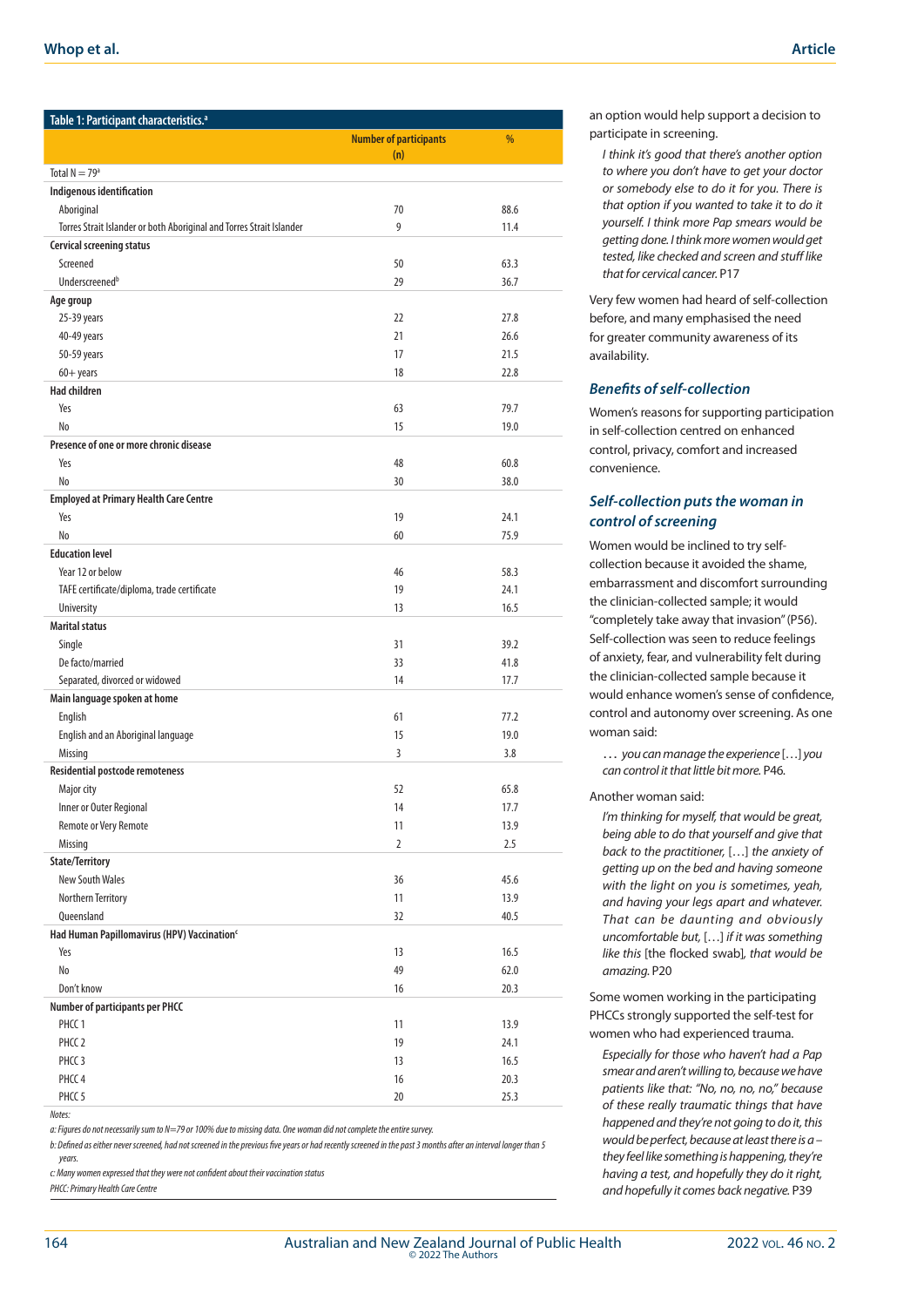One woman spoke about self-collection as a "practice run"(P30) for the clinician-collected sample, which could build confidence in screening.

#### *Self-collection provides privacy and comfort*

Women indicated that self-collection was an easier, simpler and more physically comfortable way to collect the sample than a clinician-collected test, with a benefit being that there would be no one touching or seeing their private parts. The ability to do self-collection reduced the potential for shame because of the privacy the test would afford women.

collection kit

se

sa

*…this is good for me; I can do it for myself, my own test, you know, like, another person don't touch you, you know, so I'm touching myself see, instead of nurse touching you, it's comfortable, you know?* P79

One woman said that self-collection may be easier for her due to her concerns about her body size and not feeling comfortable on the examination table for the clinician-collected sample.

Women said that privacy was a key benefit of self-collection and should be a critical feature of the location in which they would complete the self-collection kit. Flexible options to collect the sample at home or in the clinic were discussed, with different advantages to each option (see Table 2).

#### *Self-collection is convenient*

Another reason for wanting to participate in self-collection was that it was viewed as a more convenient way to screen than a clinician-collected sample. Women noted that finding time to make an appointment and see the doctor added to the demands on already-busy women. One health worker saw benefits in self-collection in freeing up healthcare professionals' limited clinical time. She indicated she would participate in selfcollection if it meant that the time allocated for her own appointment could be redirected to other clients of the PHCC.

## *Reasons for uncertainty about participating in self-collection*

Most women's reasons for uncertainty about participating in self-collection related to perceptions that the cliniciancollected sample was more accurate, proper, professional, safe and reliable. Some women simply preferred to continue to see their healthcare provider (HCP) for screening.

# **Table 2: Women's suggestions for improving the self-collection process for HCPS and PHCCs.**

|                                              | Table 2. Women's suggestions for improving the sen-conection process for rice's and rifices.                                                                                                                                                                      |
|----------------------------------------------|-------------------------------------------------------------------------------------------------------------------------------------------------------------------------------------------------------------------------------------------------------------------|
| <b>Topic</b>                                 | <b>Suggestions</b>                                                                                                                                                                                                                                                |
| Increasing awareness of<br>self-collection   | Raise awareness of self-collection availability as well as new 5-yearly screening interval<br>٠                                                                                                                                                                   |
|                                              | Provide targeted resources in different formats: a video of procedure, pamphlet with information about<br>advantages, posters in the clinic                                                                                                                       |
|                                              | Encourage women to talk about self-collection and cervical screening                                                                                                                                                                                              |
|                                              | Deliver education and information through yarns with Aboriginal health workers, Women's groups,<br>$\bullet$<br>Women's Business clinic events or through GP                                                                                                      |
|                                              | Provide education to youth about sexually transmitted infections such as HPV and sexual health<br>$\bullet$                                                                                                                                                       |
|                                              | Ensure female HCPs lead awareness-raising and education activities as cervical screening is Women's<br>Business.                                                                                                                                                  |
| Receiving a self-<br>collection kit          | Provide education about where you can get the kit and whether an appointment is required                                                                                                                                                                          |
|                                              | Suggestions for locations to get the kit include: at a chemist, GP, PHCC, in the mail (posted regularly in the<br>same manner as bowel screening kits.)                                                                                                           |
| Understanding how to<br>self-collect         | Explain the purpose of the kit and the instructions when women receive it and answer women's<br>$\bullet$<br>questions.                                                                                                                                           |
|                                              | Reassure women of the effectiveness of the self-collection compared to clinician-collected sample<br>$\bullet$                                                                                                                                                    |
|                                              | Ensure HCPs have a demonstration swab to show to women when explaining the kit instructions.<br>٠                                                                                                                                                                 |
|                                              | Demonstrate and explain correct rotating motion for self-collection<br>٠                                                                                                                                                                                          |
|                                              | Provide advice on how to know if self-collection has been completed correctly, such as expected<br>sensations or explanations of women's anatomy.                                                                                                                 |
|                                              | Be prepared to answer frequently asked questions about topics including whether it is safe to collect the<br>sample while menstruating or after sex and hand and general hygiene considerations for women when<br>collecting the sample.                          |
|                                              | Explain self-collection in a private area where it is safe to talk about Women's Business.<br>$\bullet$                                                                                                                                                           |
|                                              | Encourage women to bring a support person to help them feel comfortable during self-collection.<br>$\bullet$                                                                                                                                                      |
| Location of collecting<br>sample             | Implement flexible practices regarding where and when the sample is collected. No matter the location,<br>$\bullet$<br>privacy is critical. Women saw advantages of self-collection in the clinic and at home; be flexible to<br>women's needs.                   |
| Instructions and kit                         | Provide the option to have an HCP explain the instructions orally, as this may be preferred by some<br>$\bullet$<br>women, particularly but not exclusively those with low literacy.                                                                              |
|                                              | Provide private, safe and confidential areas away from the gaze of men and large groups of people for<br>$\bullet$<br>viewing the instructions                                                                                                                    |
|                                              | Explain different options for body positioning while doing the self-collection, such as squatting, sitting,<br>lying down, standing, especially if there are concerns about self-collection due to body size, medical<br>conditions, being elderly or inflexible. |
|                                              | Explain and demonstrate how to use the red line on the swab as a guide for correct self-collection.<br>$\bullet$                                                                                                                                                  |
|                                              | Make the red line on the swab and instructions bolder and brighter<br>٠                                                                                                                                                                                           |
|                                              | Make the red line on the swab a different colour from the cap for easier visual cues.                                                                                                                                                                             |
|                                              | Create versions of the instructions and images in which the woman is better representative of Aboriginal<br>and Torres Strait Islander women and their cultures.                                                                                                  |
|                                              | Create a larger text version of the instructions for women with poor eyesight<br>٠                                                                                                                                                                                |
|                                              | Maintain simple language with a small amount of text and big pictures in future versions of the<br>$\bullet$<br>instructions                                                                                                                                      |
| Storing and returning<br>self-collection kit | Implement support, resources and systems for returning the kit if done outside of the clinic (including but<br>÷.<br>not limited to the points below).                                                                                                            |
|                                              | Provide flexible options for returning the kit. Suggestions included directly to clinic, via post (particularly<br>$\bullet$<br>for women living in remote areas), or employing staff to transport and return the self-collection sample<br>on women's behalf.    |
|                                              | Provide information on how to store sample (e.g., the need for temperature control).<br>$\bullet$                                                                                                                                                                 |
|                                              | Advertise appropriate timeframes for return<br>$\bullet$                                                                                                                                                                                                          |
|                                              | Provide reminders to return the kit<br>$\bullet$                                                                                                                                                                                                                  |

## *Worries about an inaccurate or incorrectly collected sample*

While a large proportion of women said they would try self-collection, many women were concerned that the self-collection results could not be trusted, saying that the HCPs could be trusted to conduct screening professionally and they might collect the

sample incorrectly. Some women were worried about having to see an HCP after an invalid sample was submitted, negating some of the benefits of self-collection. The potential for injury while collecting the sample also raised concerns for some women, stating they might accidentally hurt themselves with the swab.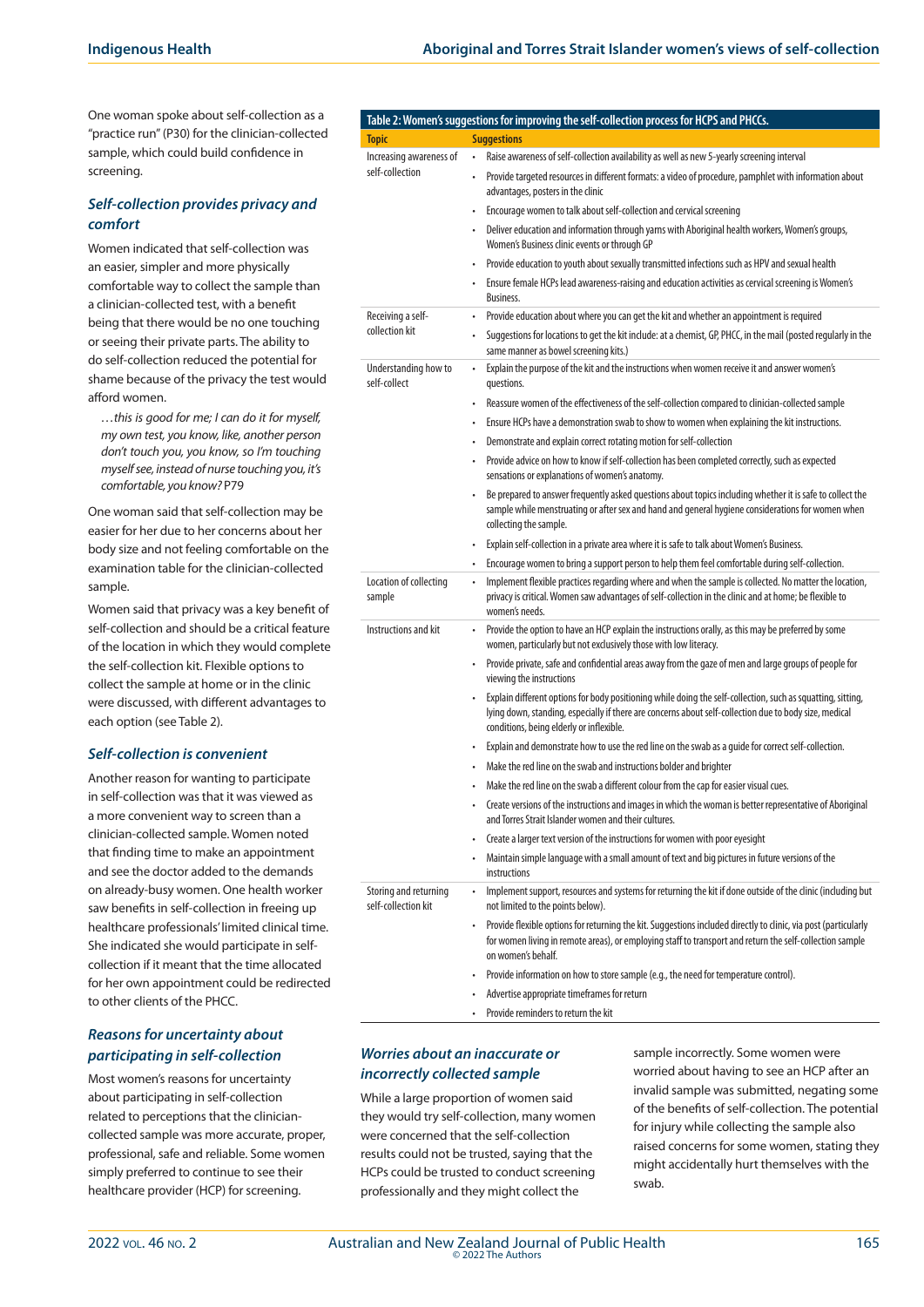# *Clinician-collected samples viewed as more thorough*

Language used to describe the cliniciancollected sample implied it was a more accurate and thorough way to screen, using phrases such as the "main test" (P81), "full test" (P76), "proper way" (P12) and "doing it normal" (P84). This was also reflected in women's sensations of the clinician-collected sample as "scraping" (P57), "cutting" (P58) or "when you have a Pap smear, they dig" (P35), which indicated to some women that a high-quality or thorough sample was being collected. Women had questions about how the self-sample would achieve the same effect, especially because a speculum was required for the clinician-collected sample and not the self-collected sample. There were perceptions that the flocked swab looked, and perhaps would feel, less "technical" than the cliniciancollected sample, leading to concerns about the validity of the result.

*Get it done to the most maximum thing and that's a doctor doing it.* P42

*Feeling safe and secure in the knowledge it's done right.* P28

# *Concerns about physical ability to self-collect the sample*

The clinician-collected sample was preferred by some women who felt they would have physical difficulty collecting the sample correctly due to body size or flexibility concerns. Some felt that due to differences in women's body shapes and sizes, the swab would not reach the correct collection area.

Often, these concerns about self-collection were held simultaneously with perceptions of the benefits, frequently leading to uncertainty around participating in self-collection.

*I see the pros and I see the cons* […] *My pro would be that I would be able to do it myself and no one else would see, and it would be easy and just you could do it when you wake up in the morning, you don't have to take any time off, like all that. But I think my con would be* […] *even if it came back negative, I would feel like maybe I didn't do it right,* […] *and it would play on my mind. It would be like, yeah, well, I don't have it. But then I would be like, I probably do because I probably didn't do that right.* P39

#### *Self-collection instructions*

The self-collection kit and instructions are provided in Figure 1. The vast majority of women found the self-collection instructions to be acceptable, saying they were simple, straightforward and easy to follow. Women liked the minimal steps involved, the emphasis on large pictures and the small amount of text using "basic lingo" (P01); it was legible with no ambiguous wording. Many women indicated they would feel confident and comfortable to do self-collection using the instructions.

*I think personally for myself, it's [the instructions] right on the mark. You look at it and you think, okay, it's four simple steps. Two of those steps [the first and the last steps] are really opening and closing, the rest [step two and three] is doing your test. So, to me, there's limited steps but it's good. I wouldn't suggest anything else on it.* P02

Women drew on past experiences to help make sense of the self-collection instructions. For example, women were reminded of the instructions and pictures found inside a box of tampons and this sense of familiarity was comforting. Women also compared the selfcollection instructions to other experiences such as self-collected sexual health checks, vaginal swabs required during pregnancy, and vaginal creams and medications. Some reported that the concept of self-collection reminded them of the bowel cancer screening kits. These experiences provided scaffolding for women's understanding of the self-collection concept and helped women to process the instructions.

Most women found the images to be tactfully presented and not exceedingly graphic. The illustrated images made it less confronting than anatomically detailed and realistic pictures (although one woman wanted more anatomically correct and detailed pictures). Women noted that viewing the instructions and images would need to be done in a private, safe and confidential area, away from the gaze of men and large groups of people. Some women said other women may feel shame viewing the swab being inserted in the images; indeed, one woman felt immediately uncomfortable. Focusing on the text reduced her discomfort. Other women said some Elders may feel shame looking at images. Women's main concern about the instructions was knowing how far to insert the swab, which was linked to fears that they would not collect the sample correctly or would harm themselves. To many women, the red line on the swab and the instruction card was not immediately obvious at first glance, and many commented that both needed to be bigger and bolder. There was also confusion about

which red part of the swab the instructions referred to, as both the cap and the insertion line were red. Women suggested that these could be different colours. Finally, many women questioned the functionality of the red line, saying that it would be impossible for them to physically see if they had "inserted to the red line" as the instructions directed:

 *We've all got rubber necks, have we?* P11

Nonetheless, many women's concerns abated the longer they spent reading the instructions and yarning about them with the researcher. Many women expressed that they understood the instructions more fully after viewing the actual flocked swab in conjunction with the picture of the swab on the instructions.

Women did not regard the instructions as a standalone guide to self-collection, with many indicating further information is needed about steps preceding and following the images on the instruction card. More information was said to be particularly needed about where and how women could undertake self-collection (see Table 2).

# *Suggestions for improving the process of self-collection*

Aboriginal and Torres Strait Islander women made several suggestions of ways to improve self-collection, which are outlined in more detail in Table 2. Suggestions mostly centred on ensuring the process was clear and well understood. This included where and how women received a self-collection kit and how they returned it. Women had suggestions about the location of where they would do a self-collect test and differing advantages of a woman doing it in the clinic compared with at home. Other suggestions were more focused on the instructions about the actual process of self-collection, for example, improved visibility of the red line that indicates where the swab should be inserted to.

There were several suggestions about increasing awareness and availability of self-collection. Despite self-collection being available for at least five months at the time of the yarn, most women had not heard about it prior to their research participation, except for one woman who had completed screening via self-collection. Many women expressed a need for increased awareness of self-collection in the community, alongside general information about the purpose of the test and the new five-yearly screening interval, and reassurances about the quality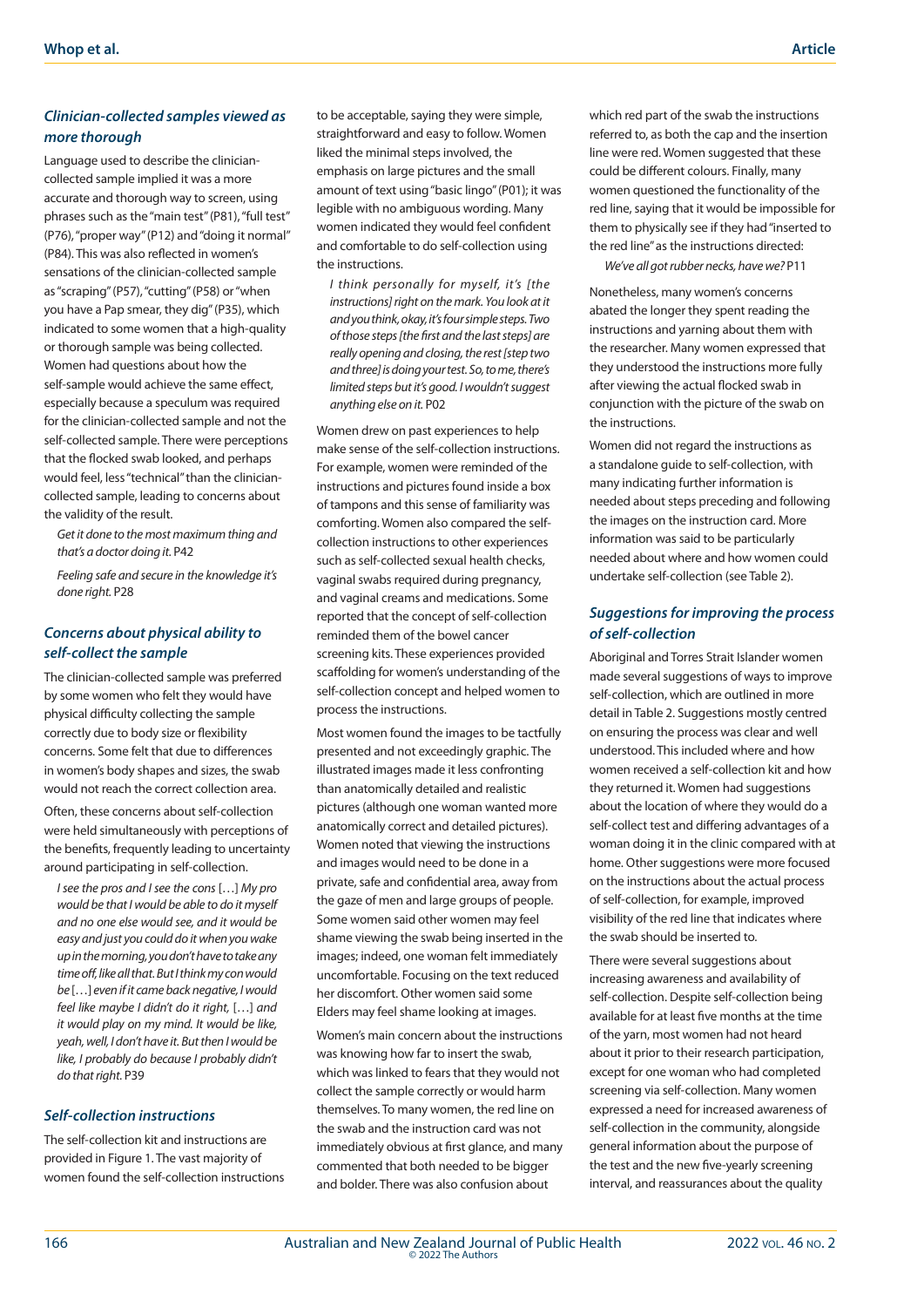of the test compared to clinician-collected samples.

# **Discussion**

This study explored the perspectives of Aboriginal and Torres Strait Islander women in relation to self-collection for cervical screening, including the perceived benefits and concerns, their views of the test-kit instructions, and ideas on how the selfcollection process could be improved. The findings highlight that Aboriginal and Torres Strait Islander women find self-collection to be an acceptable method of screening and provide further insights into the factors needed to ensure self-collection is used effectively as a tool to improve cervical screening. The 37% of Aboriginal and Torres Strait Islander women in our sample who were under- or never-screened and engaged with a health service provide a unique and important perspective about self-collection. This is important given the disproportionate burden of cervical cancer among Aboriginal and Torres Strait Islander women,<sup>6</sup> many of whom are under- or never-screened.<sup>2,3</sup>

Findings from our study demonstrate that Aboriginal and Torres Strait Islander women welcomed a choice of two options for cervical screening. Among women's reasons for wanting to participate in self-collection were control, privacy, comfort and convenience. Self-collection would reduce shame, vulnerability, pain, fear, embarrassment and the invasion of privacy associated with the clinician-collected test. Self-collection was viewed as convenient and time-efficient. A key concept emerging from the yarns was that self-collection would enhance women's sense of safety and control over screening. Previous unsafe experiences of healthcare and/or having experienced trauma are known barriers to cervical screening, which increase the need for enhanced comfort and safety when screening.<sup>6</sup> Self-collection has been found to be an acceptable and feasible way to overcome barriers to cervical screening among Indigenous women internationally because it supports a sense of control and bodily autonomy.33-37 Other Australian women have similarly reported a great sense of control from participating in selfcollection.25

Women's concerns about self-collection were mostly centred on views that the cliniciancollected test would be more precise, proper and professional, and some women had a

preference to continue seeing their HCP for screening. This strongly related to fears that women would collect the sample incorrectly or that they would hurt themselves. Overall, our study findings were consistent with research with Aboriginal and Torres Strait Islander women23,24 and other Australian women18,25,38,39 suggesting that self-collection is acceptable, although some women still hold reservations.40,41 Internationally, other Indigenous women report similar benefits and concerns.33,34,36

Understanding that women compare the self-collection test to the clinician-collected sample in terms of quality, accuracy and physical sensation will help HCPs to explain the differences while emphasising current evidence that self-collected samples show comparable sensitivity to clinician-collected.42 HCPs should also emphasise that the sample is from the vagina, not the cervix, which may be reassuring for some women.<sup>43</sup> It is important that these conversations occur with trusted HCPs, as previous research has indicated that strong relationships with HCPs are pivotal to open and positive discussion about self- or clinician-collected cervical screening.<sup>7,23,40</sup>

Overall, women found the instructions to be straightforward and easy to follow, similar to previous research using low-text, diagram-focused instructions.23 When misunderstandings arose, comments focused on the red line on the swab and the diagram (Figure 1) and often led to a discussion of concerns about collecting the sample correctly and safely. Instructions alone were not viewed as a complete guide to selfcollection, and this prompted discussion of the need for flexible options regarding where, when, and how the sample was collected and explained, summarised in Table 2. Viewing the flocked swab and a demonstration of where to hold it, accompanied by oral explanations of the kit and instructions, were seen as important in helping women to understand how to collect the sample and alleviating concerns about collecting the sample correctly.

These findings are timely given the recent recommendations from the Australian Medical Services Advisory Committee (MSAC) in to expand self-collection to all eligible people with a cervix who have ever been sexually active (as opposed to only those who are overdue).<sup>44</sup> This expansion underscores the need for greater awareness of the option for self-collection. Despite

self-collection being available to Australian women who are overdue for screening during 2018-2019, data suggests fewer than 6000 self-collected tests were processed.<sup>45</sup> This was reflected in our study, as most of the women were unaware of the availability of self-collection, similarly to other Australian women.25,41 This is concerning given the way in which self-collection can help to overcome barriers to cervical screening. It highlights the need to ensure that clinicians are aware of self-collection and are confident in recommending it to their clientele.46 Evidence suggests that healthcare professionals consider self-collection as a valuable option, particularly for under- and never-screened women, but they remain uncertain and hesitant about its efficacy and continue to view clinician-collected samples as the gold standard.25,46-48

Despite it being highly anticipated, there were delays to the introduction of selfcollection. This was largely due to the need for laboratories to conduct and have approved their own in-house validation to process self-collected samples; only one laboratory had done so in Australia when self-collection was introduced. This delay has been one of the major criticisms of the implementation of the renewed cervical screening program.<sup>16</sup> Given the lower-thanexpected uptake of self-collection, it is clear that a 'simple' policy change is not enough – it must be supported through appropriate education and awareness campaigns for health professionals and women, particularly among under- or never-screened women. It is important that information campaigns are driven by women's voices and suggestions, including those provided in Table 2.

# *Limitations and strengths*

The strengths of the study include Indigenous leadership and the use of Indigenous research methodologies, which likely contributed to the large number of women recruited. Further, partnering with Aboriginal and Torres Strait Islander PHCCs and recruiting through these established known services and staff provided a culturally safe place for participant recruitment and yarns. We recruited many Aboriginal and Torres Strait Islander women who were under- or never-screened to participate in yarns – women who are often not represented in studies about cervical screening.

At the time of this study, self-collection was limited to never- and under-screened women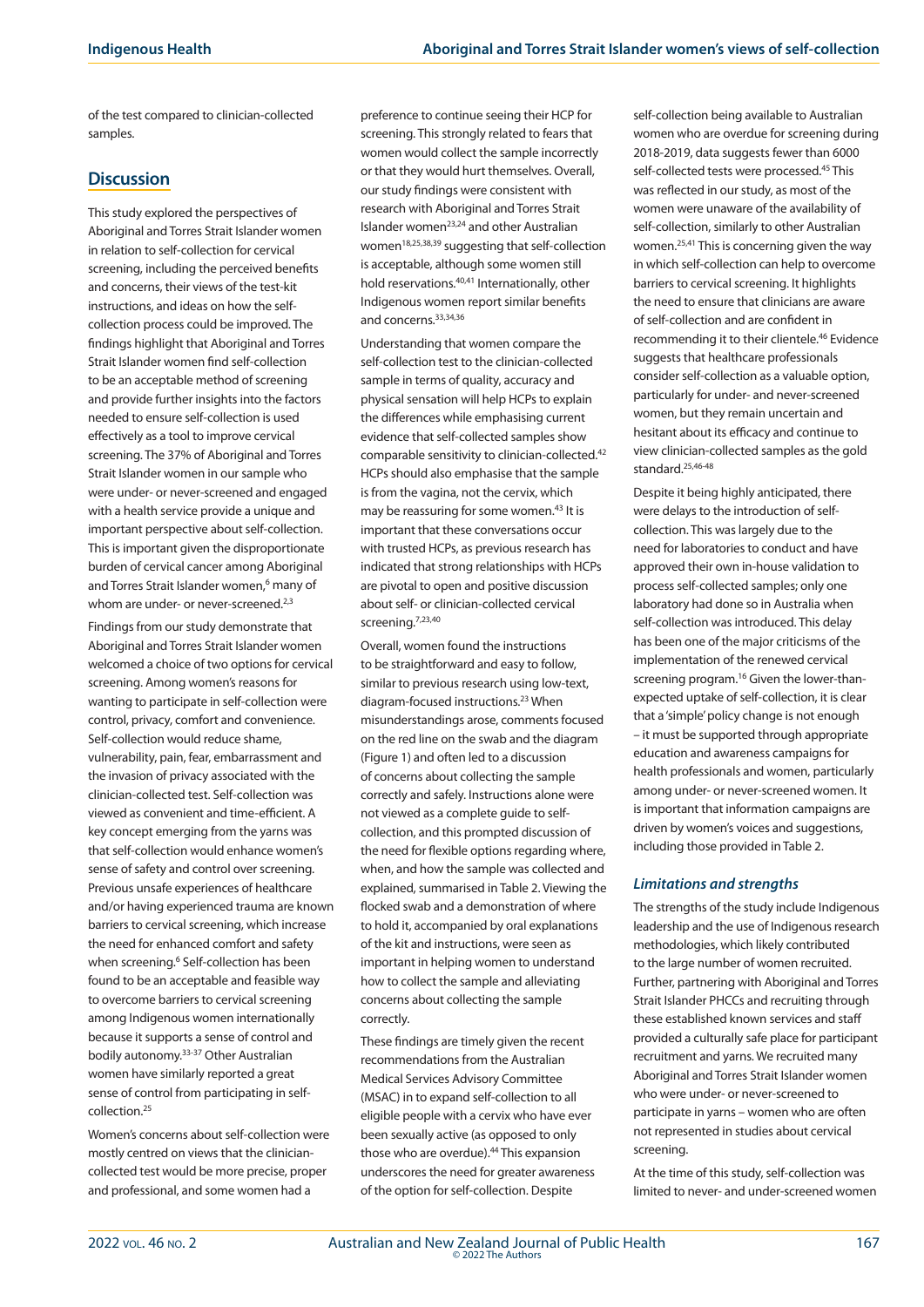because the evidence available at the time indicated that self-collection was slightly less effective than a clinician-collected sample. However, recent evidence demonstrates that self-collection is as good as a cliniciancollected test.49 Providing information to the women about the self-collection test being slightly less effective (as previously thought) may have influenced women to favour the clinician-collected method. Despite this, many women said they would opt for self-collection, suggesting reassurance of the equivalent efficacy of self-collection to clinician-collected samples as a reason.

All women in this study were recruited through PHCC and therefore may have different views to women who are not engaged with health services. However, our large sample of women who were under- or never-screened and engaged with a health service provide a unique and important perspective about self-collection.

## **Conclusions**

This study builds on growing evidence that Aboriginal and Torres Strait Islander women find self-collection to be an acceptable form of cervical screening. Aboriginal and Torres Strait Islander women found selfcollection acceptable because it enhances control, privacy, comfort and convenience. Most women indicated that they would try self-collection, and for some, the very offer of self-collection as an option would act as a facilitator to participate in cervical screening. This study, which captures the perspectives of both screened and underor never-screened women, speaks to the importance of implementing models to facilitate self-collection in ways that engage and support women to use self-collection and health professionals to offer it. Reducing the incidence of cervical cancer among Aboriginal and Torres Strait Islander women requires concerted efforts to improve cervical screening participation, particularly among women who are under- and never-screened. It is critical that Aboriginal and Torres Strait Islander women are supported to participate in cervical screening in a way that places them in control.

#### **Acknowledgements**

We wish to thank the participants involved in this research study. We acknowledge the support provided by the staff at the fifth

Screening Matters site who supported this project but were not interviewed. Ownership of Aboriginal and Torres Strait Islander knowledge and cultural heritage is retained by the informant. This study was supported by the National Health and Medical Research Council (NHMRC) funded Centre of Research Excellence (CRE) in Targeted Approaches To Improve Cancer Services for Aboriginal and Torres Strait Islander Australians (TACTICS; #1153027), the NHMRC-funded CRE in Discovering Indigenous Strategies to improve Cancer Outcomes Via Engagement, Research Translation and Training (DISCOVERTT; #1041111), and the Cancer Council NSW Strategic Research Partnership to improve cancer control for Indigenous Australians (STREP Ca-CIndA; SRP 1301, with supplementary funding from Cancer Council WA). The funders had no role in study design, data collection and analysis, decision to publish or preparation of the manuscript. The views expressed in this publication are those of the authors and do not necessarily reflect the views of the funders. LJW was funded by an NHMRC Early Career Fellowship (#1142035). TB was supported by an Australian Research Council Discovery Australian Aboriginal and Torres Strait Islander Award (#IN190100050) funded by the Australian Government. JCu was funded by an NHMRC Research Fellowship (#1058244). GG was funded by an NHMRC Investigator Grant (#1176651). AT was supported by an NHMRC Career Development Fellowship (#1106716).

#### **References**

- 1. Australian Institute of Health and Welfare. *National Cervical Screening Program Monitoring Report 2020*. Catalogue No.: CAN 138. Canberra (AUST): AIHW; 2020.
- 2. Whop LJ, Garvey G, Baade P, Cunningham J, Lokuge K, Brotherton JM, et al. The first comprehensive report on Indigenous Australian women's inequalities in cervical screening: A retrospective registry cohort study in Queensland, Australia (2000-2011). *Cancer*. 2016;122(10):1560-9.
- 3. Dasgupta P, Cramb S, Baade P, O'Connell DL, Whop LJ, Garvey G, et al. *Regional Variation in Cervical Cancer Screening Participation & Outcomes among Aboriginal and Non-Aboriginal Australian Women: New South Wales (2006-2013)*. Brisbane (AUST): Cancer Council Queensland; 2018.
- 4. Dasgupta P, Aitken JF, Condon J, Garvey G, Whop LJ, DeBats C, et al. Spatial and temporal variations in cervical cancer screening participation among indigenous and non-indigenous women, Queensland, Australia, 2008-2017. *Cancer Epidemiol*. 2020;69:101849.
- 5. Zhang X, Condon J. *Cancer Screening in the Northern Territory 2019*. Darwin (AUST): Northern Territory Government Department of Health; 2019.
- Whop LJ, Smith MA, Butler TL, Adcock A, Bartholomew K, Goodman MT, et al. Achieving cervical cancer elimination among Indigenous women. *Prev Med*. 2021;144:106314.
- 7. Butler TL, Anderson K, Condon JR, Garvey G, Brotherton JML, Cunningham J, et al. Indigenous Australian women's experiences of participation in cervical screening. *PLoS One*. 2020;15(6):e0234536.
- 8. Manderson L, Hoban E. Cervical cancer services for Indigenous women: Advocacy, community-based research and policy change in Australia. *Women Health*. 2006;43(4):69-88.
- 9. Kirk M. First report on cervical cancer in Queensland Indigenous communities. *Aborig Isl Health Work J*. 1998;22(5):3-4.
- 10. Reath J, Carey M. Breast and cervical cancer in indigenous women-overcoming barriers to early detection. *Aust Fam Physician*. 2008;37(3):178-82.
- 11. Morgan DL, Slade DS, Morgan CMA. Aboriginal philosophy and its impact on health care outcomes. *Aust N Z J Public Health*. 1997;21:597-601.
- 12. Kelaher MA, Ferdinand AS, Paradies Y. Experiencing racism in health care: The mental health impacts for Victorian Aboriginal communities. *Med J Aust*. 2014;201(1):44-7.
- 13. Cancer Council Australia Cancer Screening Guidelines Working Party*. National Cervical Screening Program: Guidelines for the Management of Screen-detected Abnormalities, Screening in Specific Populations and Investigation of Abnormal Vaginal Bleeding*. Sydney (AUST): Cancer Council Australia.
- 14. Medical Services Advisory Committee. *Application 1276. Final Decision: Analytic Protocol to Guide the Assessment of the National Cervical Screening Program Renewal September 2012*. Canberra (AUST): Australian Government Department of Health; 2012.
- 15. Canfell K, Saville M, Smith M, et al, Cancer Council Australia Cervical Cancer Screening Guidelines Working Party. *Self-collected Vaginal Samples*. Sydney (AUST): Cancer Council Australia, 2021.
- 16. Smith M, Hammond I, Saville M. Lessons from the renewal of the National Cervical Screening Program in Australia. *Public Health Res Pract*. 2019;29(2):2921914.
- 17. Brown RF, Muller TR, Olsen A. Australian women's cervical cancer screening attendance as a function of screening barriers and facilitators. *Soc Sci Med*. 2019;220:396-402.
- 18. Mullins R, Scalzo K, Sultana F. Self-sampling for cervical screening: Could it overcome some of the barriers to the Pap test? *J Med Screen*. 2014;21(4):201-6.
- 19. Victorian Cervical Cytology Registry. *Statistical Report 2015*. Melbourne (AUST): VCCR; 2015.
- 20. Australian Institute of Health and Welfare. *Analysis of Cervical Cancer and Abnormality Outcomes in an Era of Cervical Screening and HPV Vaccination in Australia*. Canbbera (AUST): AIHW; 2019.
- 21. Racey CS, Withrow DR, Gesink D. Self-collected HPV Testing improves participation in cervical cancer screening: A systematic review and meta-analysis. *Can J Public Health*. 2013;104(2):e159-66.
- 22. Saville M, Hawkes D, McLachlan E, Anderson S, Arabena K. Self-collection for under-screened women in a National Cervical Screening Program: Pilot study. *Curr Oncol*. 2018;25(1):e27-e32.
- 23. McLachlan E, Anderson S, Hawkes D, Saville M, Arabena K. Completing the cervical screening pathway: Factors that facilitate the increase of selfcollection uptake among under-screened and neverscreened women, an Australian pilot study. *Curr Oncol*. 2018;25(1):e17-e26.
- 24. Dutton T, Marjoram J, Burgess S, Montgomery L, Vail A, Callan N, et al. Uptake and acceptability of human papillomavirus self-sampling in rural and remote aboriginal communities: Evaluation of a nurse-led community engagement model. *BMC Health Serv Res*. 2020;20(1):398.
- 25. Creagh NS, Zammit C, Brotherton JM, Saville M, McDermott T, Nightingale C, et al. Self-collection cervical screening in the renewed National Cervical Screening Program: A qualitative study. *Med J Aust.*  2021;215(8):354-8.
- 26. Jaenke R, Butler TL, Condon JR, Garvey G, Brotherton J, Cunningham J, et al. Health care provider perspectives on cervical screening for Aboriginal and Torres Strait Islander women: A qualitative study. *Aust N Z J Public Health.* 2021;45(2):150-7.